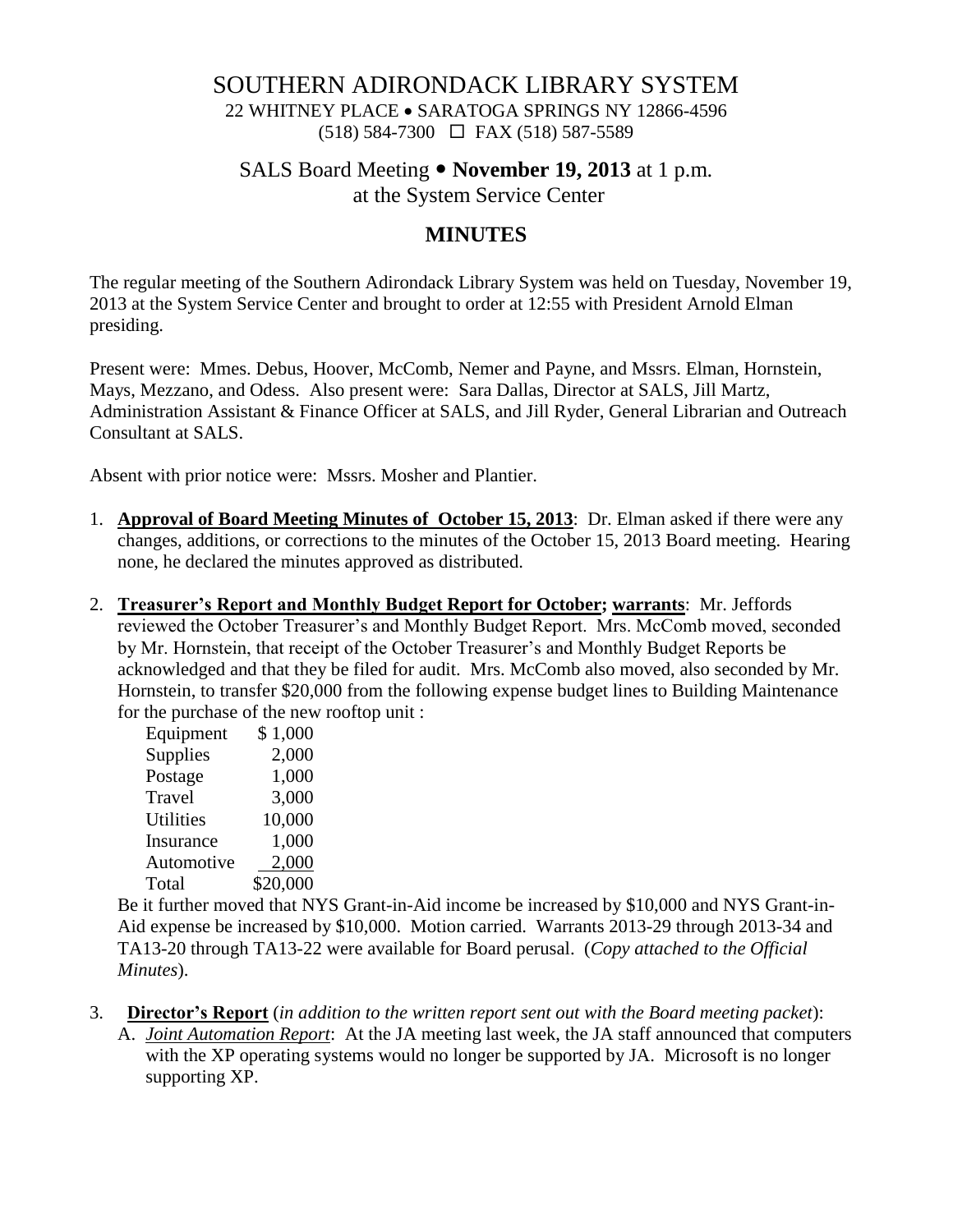JA fees will increase in 2015 from  $10¢$  to  $11¢$  per circulation. The increase is needed due to firewall and intrusion testing and replacing servers. An Innovation Committee will be formed to help identify and study new initiatives. Mr. Hornstein moved, seconded by Ms. Hoover, to approve the JA fee increase. Motion carried.

A request for proposals has been sent out for intrusion testing of the firewall.

B. *Other*: Collection HQ is moving forward; training will be held in early December.

Hudson Falls Free Library has named a new interim Director, Sarah Cordts. Jennifer Ferriss and Mrs. Dallas have been working with the Hudson Falls Board President and Sarah.

Sarah Farrar, long time Director at Richards Library in Warrensburg will be retiring at the end of the year. Michael Sullivan has been named the new Director. Jennifer Ferriss and Mrs. Dallas have been working with Mr. Sullivan.

Mr. Jeffords and Mrs. Dallas visited the Whitehall Free Library to talk to the library Board. Ayla McKee has been appointed Director.

Materials for the keyless entry to SALS have been ordered.

Four of SALS libraries have been named *Library Journal*'s Star Libraries: Bolton Free Library-3 stars, Cambridge Public Library-5 stars, Town of Indian Lake Public Library-3 stars, Schuylerville Public Library-3 stars. These libraries received star status using per capita output measures—circulation, library visits, program attendance and use of public internet computers. These numbers are reported in the State Annual Reports. The article in *LJ* states that libraries should start collecting how libraries are used virtually including wireless use and visits to the library's website. Mrs. Dallas was happy to report the usage of WiFi access can now be measured thanks to the new Meraki routers.

The Technology and Facilities Upgrade Challenge Grants need to be sent out before the end of the month. The deadline will be to mid-January, giving libraries two months to apply.

Mrs. Dallas would like to have the next SALS Board meeting (January 21) at the Richards Library in Warrensburg. By Board consensus, the next SALS Board meeting will be at the Richards Library in Warrensburg. A car pool from SALS will be available. Future Board meetings may be held at libraries that have received State Construction Grant funds.

# 4. **Committee Reports**:

- A. *Audit & Finance*: no report
- B. *Building*: no report
- C. *Bylaws Committee*: no report
- D. *Central Library Aid and Services*: no report
- E. *County Aid Coordinators*: It is reported that Warren County has increased its library aid; Hamilton County library aid remains the same. A Grant has been submitted to Saratoga County to include library funding in the 2014 budget.
- F. *Library Services*: no report